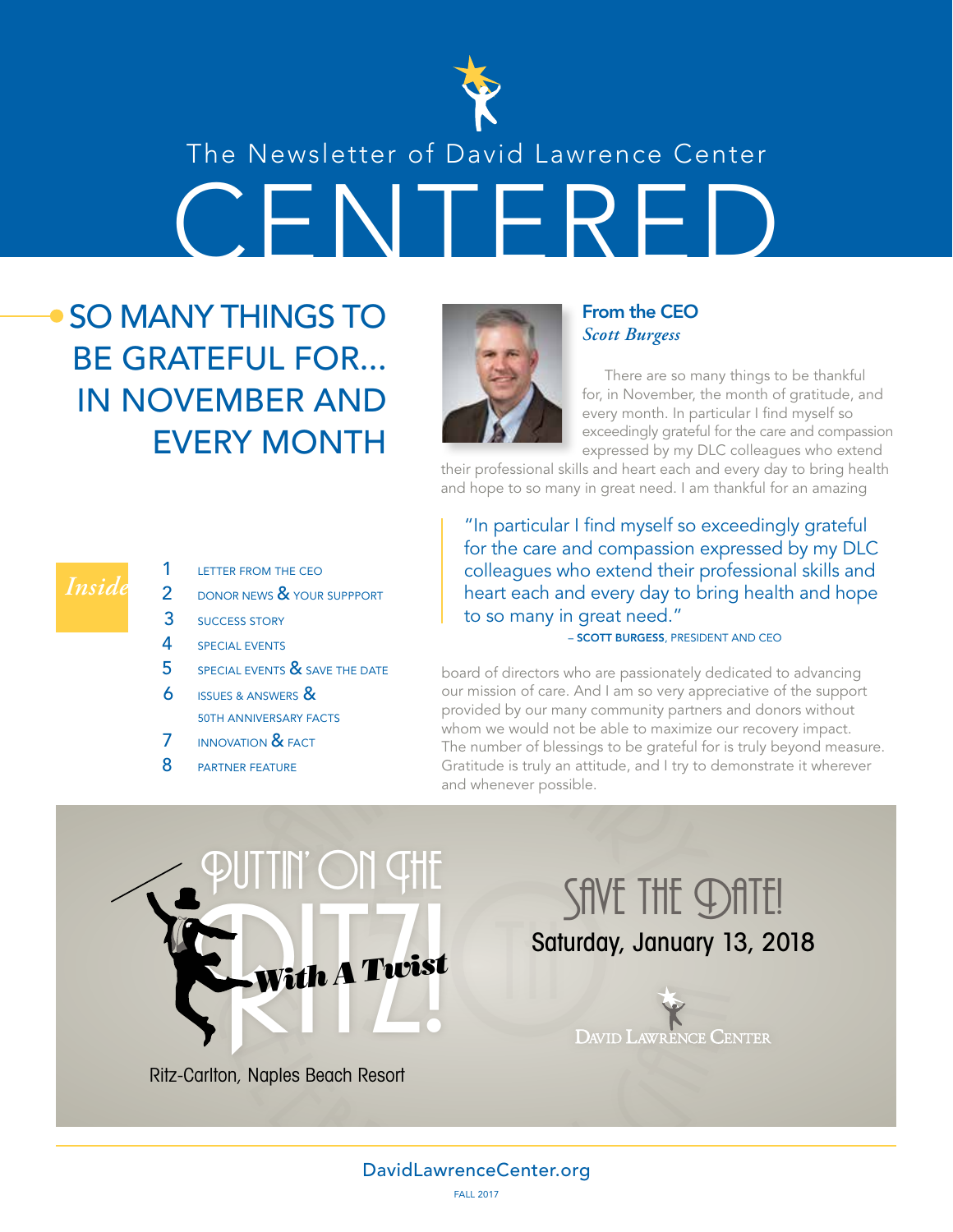

### DAVID LAWRENCE CENTER BOARD OF DIRECTORS 2016 - 2017

Scott Burgess *President / CEO*

William O'Neill, Esq. *Chairman* Reisha Brown, MD Russell Budd Douglas Johnson, PhD Polly Keller\* Brian V. McAvoy, Esq. Robert P. Magrann Mary Morton, CPA Sheriff Kevin Rambosk Michael V. Reagen, Ph.D. Viola Steffan Pablo X. Veintimilla \**Honorary Board Member* MISSION

Restoring and rebuilding lives by providing compassionate, advanced and exceptional mental health, substance abuse and integrated healthcare solutions, available to all.

#### **VISION**

To lead the way in transformational care so every individual assisted can achieve what is possible.

David Lawrence Center is a not-for-profit, 501(c)(3) organization and is accredited by the Joint Commission on Accreditation of Healthcare Organizations. The Center is funded in part by the State of Florida Department of Children and Families (DCF) and the Department of Housing and Urban Development (HUD), Collier County Department of Housing, Human and Veteran Services, and private donations made through fundraising efforts.

## DONOR NEWS

Big Gift Was a Big Boost

*A \$10,000 gift from an anonymous donor, just as Hurricane Irma was leaving town, came just at the right time – in the wake of a difficult crisis.*

After Hurricane Irma pounded our community in early September, David Lawrence Center faced a number of urgent needs – including financially, with more than half a million dollars in unexpected expenses.

 – ANONYMOUS, DLC DONOR "I want to help the people devastated by Hurricane Irma. Mental illness is a community problem, and it's magnified in a crisis. I feel that David Lawrence Center will be most effective in helping."

Many of you responded with compassion and generosity in the wake of that devastating storm. THANK YOU! One particular donor, who prefers to remain anonymous, gave \$10,000



immediately, even before the hurricane had finished blowing out of town. The gift lifted our spirits right away.

"I want to help the people devastated by Hurricane Irma," the donor said."Mental illness is a community problem, and it's magnified in a crisis. I feel that David Lawrence Center will be most effective in helping."

He singled out CEO Scott Burgess, "a great leader I trust," as a big reason for his gift, and went on to list several more: "DLC saves lives, reconciles families, relieves suffering, prevents suicide, helps the homeless, and makes the streets and schools safer."

David Lawrence Center is still trying to recoup the losses from Irma, which include property damage, the cost of supplies, and much more. *Please consider a gift today.*

## YOUR SUPPORT COUNTS

### Our Wish List

*Contributions of time, talent, and resources are integral parts of DLC's ability to meet the mental health and substance abuse needs of our growing community.* We are thankful for donations of any kind.

Approximately 75% of the people who come to the David Lawrence Center are at or below the federal poverty guidelines and have difficulty paying for their treatment costs. The David Lawrence Center has gathered the Wish List below of typical treatment costs for the clients who turn to us for help and hope:

*\$120* - The average cost for a monthly prescription of inpatient medications.

*\$360* - The cost for an initial psychiatric evaluation with a psychiatrist.

*\$440* - The cost for four people to attend one group therapy session.

*\$1,125* - The cost per day for an individual in inpatient adult detoxification. The average length of stay in detoxification is 5 days.

*\$560* - The cost per day for an individual in residential treatment for substance use disorder. The average length of stay for residential treatment is 25 days.

*\$1,125* - The cost per day for an individual on the Crisis Stabilization Unit. The average length of stay on the crisis unit is between 3-5 days.

*\$16,375* - The cost for a full 28-day session for an individual in residential treatment for substance use disorder.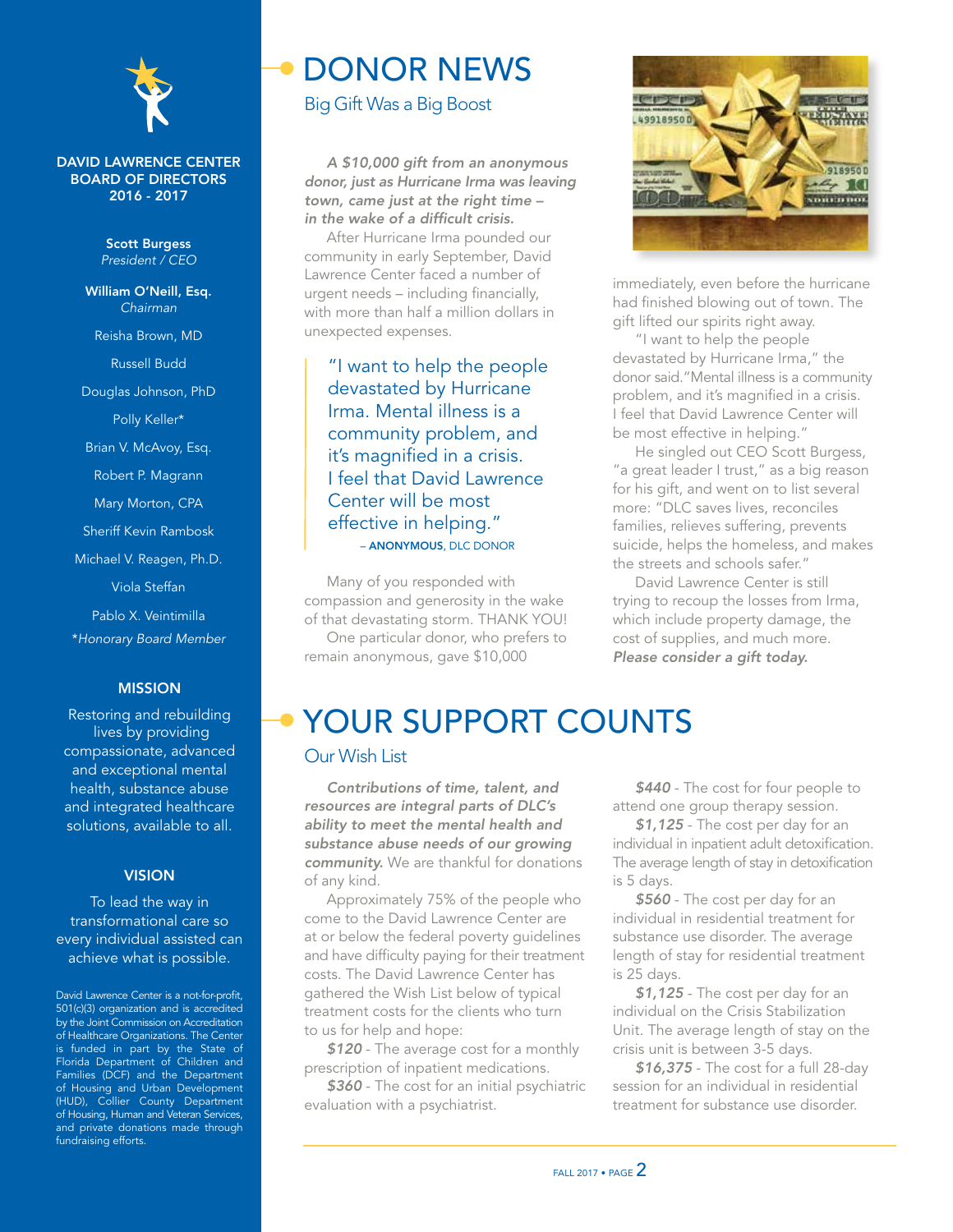## SUCCESS STORY

### The Best Thing Ever

*By Sarah*



*After surviving an abusive childhood, I was severely depressed, cutting myself, and wanting to die. I ended up at David Lawrence Center... and I started to feel hope for the first time.* 

A little over a year ago, I was ready to kill myself. I was only 14.

For about 10 years in my childhood, my father had been horribly abusive – verbally and physically – to me and my mom. Once, when I was very young, he held my mom at gunpoint, threatening to kill us both. He was always yelling and putting us down. He would torment me, call me names, and hit me. He controlled who we saw, including family members.

"I coped by cutting myself, using razors all over my body. That self-inflicted pain was easier to deal with than anything my dad had done to me. Sometimes the cuts would be shallow, but sometimes, when I was really angry or depressed, I'd cut " dangerously deep."

– SARAH, DLC PATIENT

### *I lived in a constant state of hopelessness.*

I coped by cutting myself, using razors all over my body. That self-inflicted pain was easier to deal with than anything my dad had done to me. Sometimes the cuts would be shallow, but sometimes, when I was really angry or depressed, I'd cut dangerously deep. I'd even cut through my old scars to deal with my raging emotions. I also took pills and drank alcohol to try to numb my pain.

My mom and I finally got out of that situation in early 2016 after a long and ugly divorce. We moved to Naples, where I was hoping to leave all those awful memories behind and to start over with a new life. It went well for a little while, but the memories started coming back, worse than ever, like nightmares you just can't escape.

I started cutting myself again, worse than ever. I started drinking and doing drugs again. *Anything to cope*. One day, after I cut my arms badly, I put some pictures on Instagram and said I wanted to die. Someone at my school saw the pictures, and the principal called my mom. When we got home, I went crazy, screaming that I wanted to kill myself.

Mom called 911, and the police took me to David Lawrence Center, where they put me on lockdown for 72 hours.

It was hard, and it was scary. But it's the best thing that ever happened to me.

*First time I felt hope.*

The staff at DLC was very compassionate. Once I got past those first couple of days, I realized I was in a safe place. And



honestly, that was the first time in my life that I felt hope.

I had nurses, counselors, mentors, and others taking care of me. I'm especially grateful for my therapist, Jennifer St. Hilaire. She took me through a program called DBT, which means Dialectical Behavior Therapy. It's a fancy term for learning healthy coping skills for those times I'm depressed or angry, and thinking about hurting myself. They taught me how to turn my self-destructive thoughts and habits into skills to keep myself safe – to basically do the exact opposite of what I might be tempted to do.

So, when I wanted to hole up in my room and have a pity party, I would go out with my mom or friends instead. Or if I was getting depressed, I'd play with my dog. If I was having negative thoughts, I'd play a favorite video game or watch TV. Stuff like that.

DBT teaches you about "mindfulness," which means you focus on the present – not the past or the future. The past can make you upset, and the future can make you anxious. So I've gotten better about concentrating on what's going on right now. I can't control the past or the future, but I can make good choices right now, today.

One of my favorite TV shows is Grey's Anatomy, and I'm really inspired by one of the characters, Dr. Amelia Shepherd. She struggles with addictions, like I did for a while. But on the show, she has now been about 1,000 days sober. One thousand days. I want to be able to say that someday. She might be a fictional character, but she has helped me in my own struggles. If she can do it, I can too.

It's been about a year since that first day at David Lawrence Center. Now I'm back in school, making straight A's, and playing guitar in a band at school.

I am convinced that without David Lawrence Center, I'd be below rock bottom, if there is such a thing. I might even be dead. Instead, I am happy and filled with hope.

*Supporters like you make amazing success stories like this possible. Please consider another gift today to help more people like Sarah.*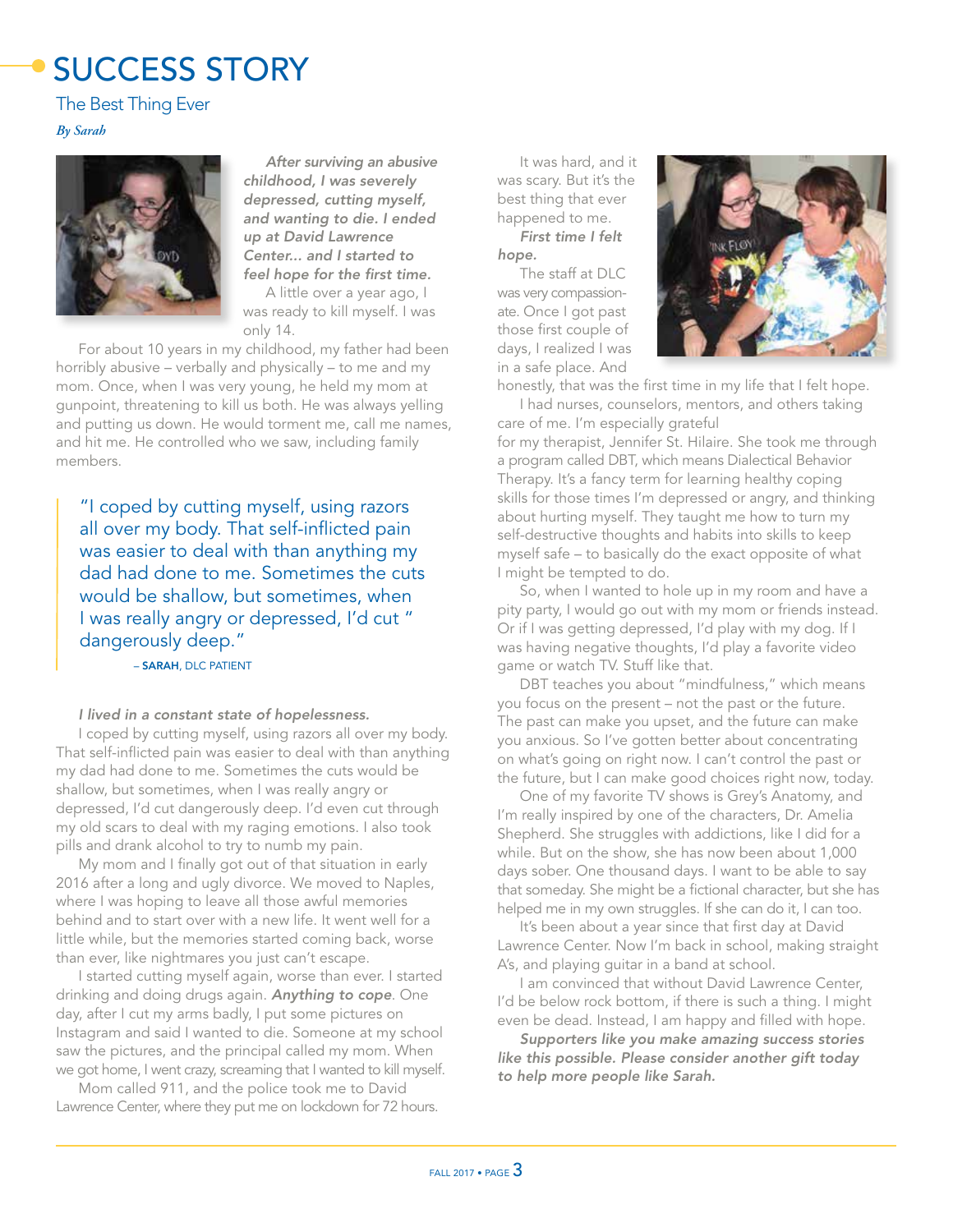## SPECIAL EVENTS David Lawrence Center

### DLC's Sea Salt Luncheon: Restoration, Rejuvenation, Recovery

*In October, Sea Salt, one of Naples' finest contemporary seafood restaurants,* 



*generously hosted a David Lawrence Center "Restoration, Rejuvenation, Recovery" luncheon to support unity in our commUNITY, DLC's programs for those experiencing the storms of life in the aftermath of Hurricane Irma. David Lawrence Center's CEO, Scott Burgess, spoke about the aftermath of the storm and what the organization is doing to aid in the recovery process for those who were physically, psychologically and emotionally traumatized. Guests enjoyed a delicious 3-course meal prepared by Chef Fabrizio Aielli, as well as a glass of wine selected by Sea Salt's sommelier. Attendees were inspired to come together, support one another, and rise up and shine on.* 



TIFFANY KEEFER, INGRID AIELLI, NANCY TORRE DAUPHINAIS



LANE WILKINSON, MARJORIE WORKINGER



NANCY TORRE DAUPHINAIS, ELLEN H. HARRIS



FATHER MICHAEL BASDEN



A TABLE FULL OF DLC SUPPORTERS



CARYN HACKER-BUECHEL, SCOTT BURGESS



NANCY TORRE DAUPHINAIS, RENAE BURGESS, TRISTA MEISTER

#### Young Executives Friendraiser

*Hosted by Emerging Leadership Council and DLC, the Young Executives met at Public House of Naples in September to collect items for the Center's Hurricane Relief Efforts.The support makes it possible to serve the community and help rebuild and restore lives. We are very grateful to our sponsor Barron Collier Companies, and to a generous \$10,000 donation to initiaate the Collier Mentally Strong Match Fund.*



EMILY BUDD, WENDY BROOME, KATIE BOUTIN, JAYNE SCHANDL





PRISCYLLA OLIVA, DAVID GOMEZ





EMILY BUDD, KATIE BOUTIN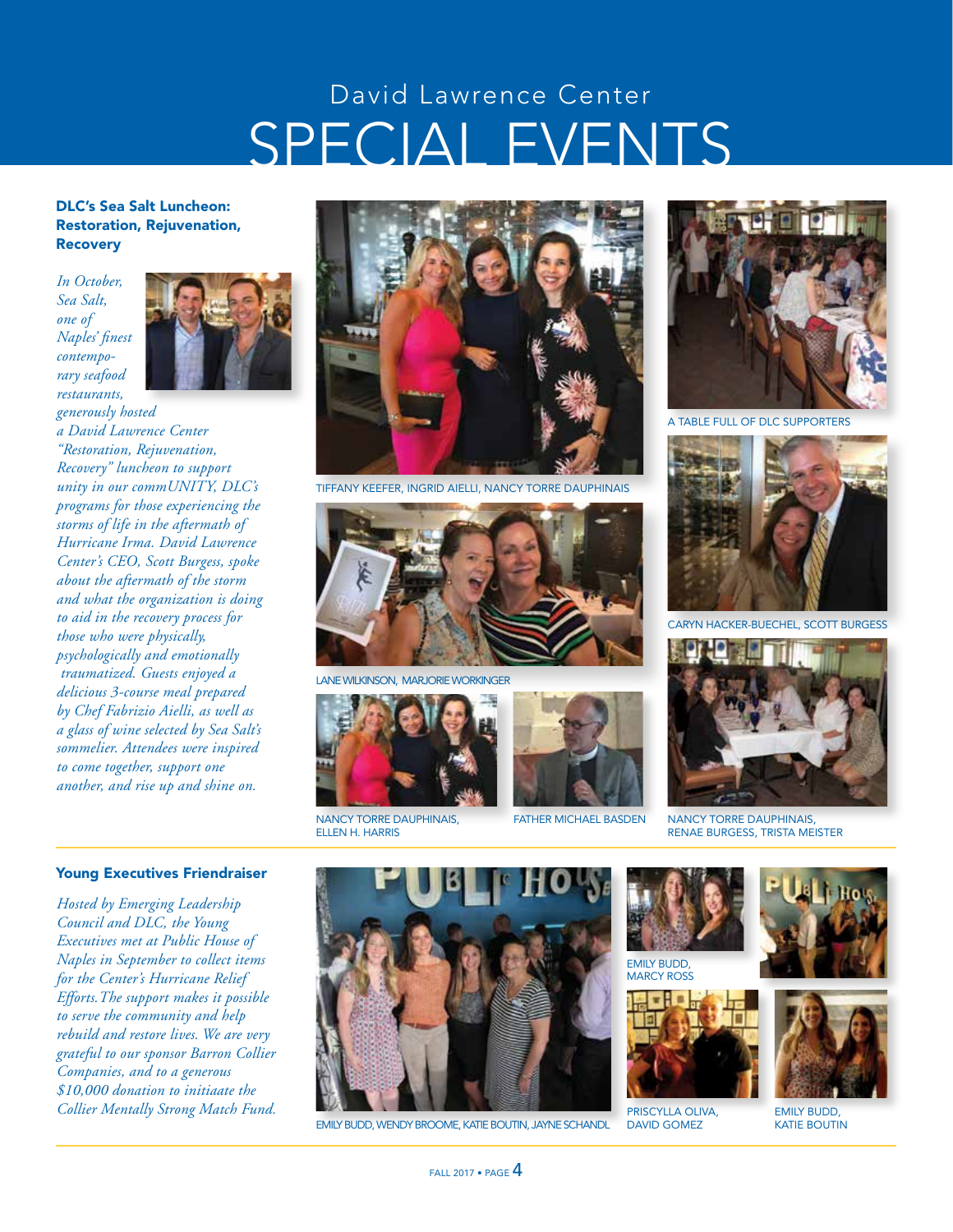## SPECIAL EVENTS David Lawrence Center



Mindful Compassion Summit *Welcomed pastors came to learn about DLC's wellness programs and philosopy in this inagural event!*



Naples Bay Rotary Club *Thank you for hosting a shoe drive! We appreciate your efforts!*



Greater Naples Leadership Members *Thank you for your continued support!*

### SAVE THE DATE *.................. ..................* DLC YOUNG EXECUTIVES' ELEVATE WELLNESS SERIES DECEMBER 2, 2017

Please join the DLC's Young Executives on Saturday, December 2nd from 8:00 - 10:30am for their inaugural Elevate Wellness Series event. The event includes a boot camp session with Coach Nino and his team of elite Fitness and Wellness Consultants at Max Flex Fitness. Coach Nino is the personal trainer to DLC clients and works extensively in our community to help people achieve their goals and change their lives. In addition to a great workout, attendees will have the opportunity to browse a vendor village to learn about, sample, and purchase local goods and services



that will further promote health and wellness. Tickets are \$25. per person until November 25th and \$30. up to day of event.

The goal of the Elevate Wellness Series is to enhance participants' personal health and well-being through physical activity, enlighten them about the connection between mind, body, and spirit, and engage with our amazing community. All of this while also promoting awareness of mental health and substance use issues within our community.

The Max Flex Fitness team specializes in personal training, group fitness, corporate wellness and the active aging individual. Their mission is to provide the best guidance and education with compassion and motivation to each individual they serve.

### "PUTTING ON THE RITZ" 5OTH ANNIVERSARY GALA JANUARY 13, 2018

There will be top hats and white dinner jackets galore at the DLC's premier annual gala – with lots of opulent attire – from gold shimmery accents to sleek black décor. However, in the wake of Irma, we have



added a "twist" to the theme. The Puttin' on the Ritz Gala will still honor DLC's golden anniversary in first-class style, but instead of previously suggested white dinner jacket attire, the attire is now "creative black tie."

Held at The Ritz-Carlton Naples Beach Resort, Main Ballroom 280 Vanderbilt Beach Road, this year's gala is a celebration of five decades of lives saved, families healed, a community nourished and the thousands of donors who made it happen along the way. The theme will showcase the Center's AND our wonderful community's resilience, versatility and history of excellence.

This memorable evening includes dinner, dancing and live entertainment by renowned, fan-favorite Big Swing and the Ball Room Blasters and is a critical component of the Center's efforts to provide comprehensive mental health and addiction recovery services in Southwest Florida.

For our sponsors and patrons, your support entitles you to an invitation to a Golden Soirée in the week prior to the gala hosted in the private residence of our honorary co-chairs Joyce and Bill O'Meara. The cost to attend is \$550 per person and \$1,500 per patron includes invitation to the Golden Soirée.

*For sponsorship or ticket information, visit DavidLawrenceCenter.org or call (239) 304-3505.*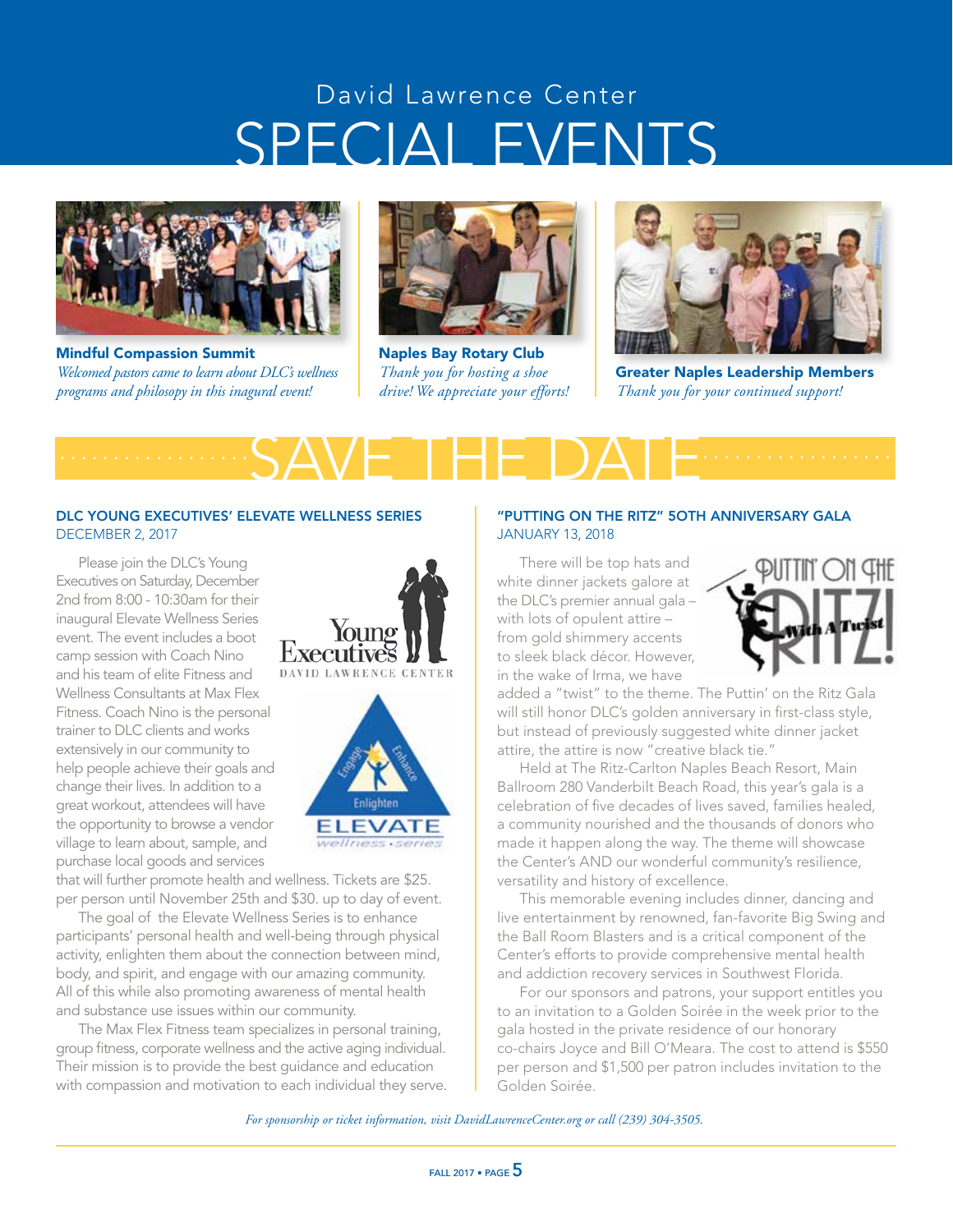## ISSUES & ANSWERS

### It's Okay to Struggle. It's Normal.



*Reisha Brown, MD*

That's one reason she's gratified to serve as a new member of the Board of Directors at DLC. Brown will serve a three-year term on the board's Clinical Practices Committee.

*New board member Dr. Reisha Brown, a pediatrician, wants families to know that mental health challenges are normal, and that help is available.* In her 10 years practicing as a pediatrician in Naples, Dr. Reisha Brown has seen a steady rise in children experiencing stress, anxiety, depression,

"I've seen a definite increase in children and families who are experiencing these challenges," says Brown. "David Lawrence does a great job with these kids, and I really like that they have a crisis facility and walk-in assessment center, where you can just come in without an appointment and get help. That really is what many families need."

Brown says she also hopes to help "bridge the gap" between DLC's services to children and other healthcare professionals in Collier County. And she wants to help break down financial barriers for struggling families to get the help they need.

She says today's children are experiencing more pressure to succeed than ever, which can drive them to anxiety, depression, or other dark places. "Expectations for children are so much

higher than ever," she says. "They're getting too much of 'Well, you could do better,' and not enough 'Hey, you did it!'"

"I think that's affecting children's creativity, too. They're afraid to take risks, to take a chance, to think outside the box. They're too cautious, afraid to fail. I think I'm a successful adult because I failed at a lot of things. And we learn so much from being allowed to fail."

### and other mental health issues.<br> $\vert$  "David Lawrence Center does a great job with these kids, and I really like that they have a crisis facility and walk-in assessment center, where you can just come in without an appointment and get help." – REISHA BROWN, MD, DLC BOARD MEMBER

Brown says parents need to recognize the warning signs that their children might be in trouble: "Keep an eye out for any kind of change," she says. "A change in their interests, abilities, habits, relationships. Anger is a telltale sign. Changes in sleep patterns. Changes in eating. A drop in grades or interest in school. Anything that's different."

"People need to understand that it's okay to have struggles with mental health," she says. "There's no stigma. It's acceptable. We all will experience mental health issues at some time in our lives. It's normal."

## 50TH ANNIVERSARY FACTS

One in a series of historical facts as we celebrate David Lawrence Center's 50th anniversary throughout 2018

*When the Collier County Mental Health Clinic, now the David Lawrence Center, was established in 1968, it desperately needed a few things – like a place to practice, and a psychologist to do the work.*

Thus began the long and time-consuming task of documenting the need for mental health services to substantiate the requests for funding. After many months of providing this documentation, a local Naples resident, Donald Stoneburner, donated a small building for the first offices – a gesture that proved to the community the clinic meant business.

But they still needed a doctor and, more importantly, funding. The state did not want to write a check, saying that Collier County should step up to the plate first. County commissioners thought the state should commit first.

Much negotiation took place, and the school board, the county commission, and State Health and Rehabilitation Services came together to provide the important startup funds.

To the joy of all those who had hoped for such services to get started, the county commissioners were all 100 percent for the funding, despite a time when their views on many issues differed. The county commissioners with such vision



were A.C. Hancock, Cliff Wenzel, Les Whitaker, Chairman, Pappy Moore and Jack Kurke.

Once Collier County made its commitment, the state followed suit and agreed to fund the clinic as well. The Collier County Mental Health Clinic opened its doors on October 10, 1969, with three staff members, including a psychiatrist. In time, private donors began supporting the clinic, now known as David Lawrence Center. The process that led to funding the organization and the continued funding by the state and private donors is a testament to the positive change that happens when a community comes together.

*Those private donors include generous friends like you. Thank you for your support!*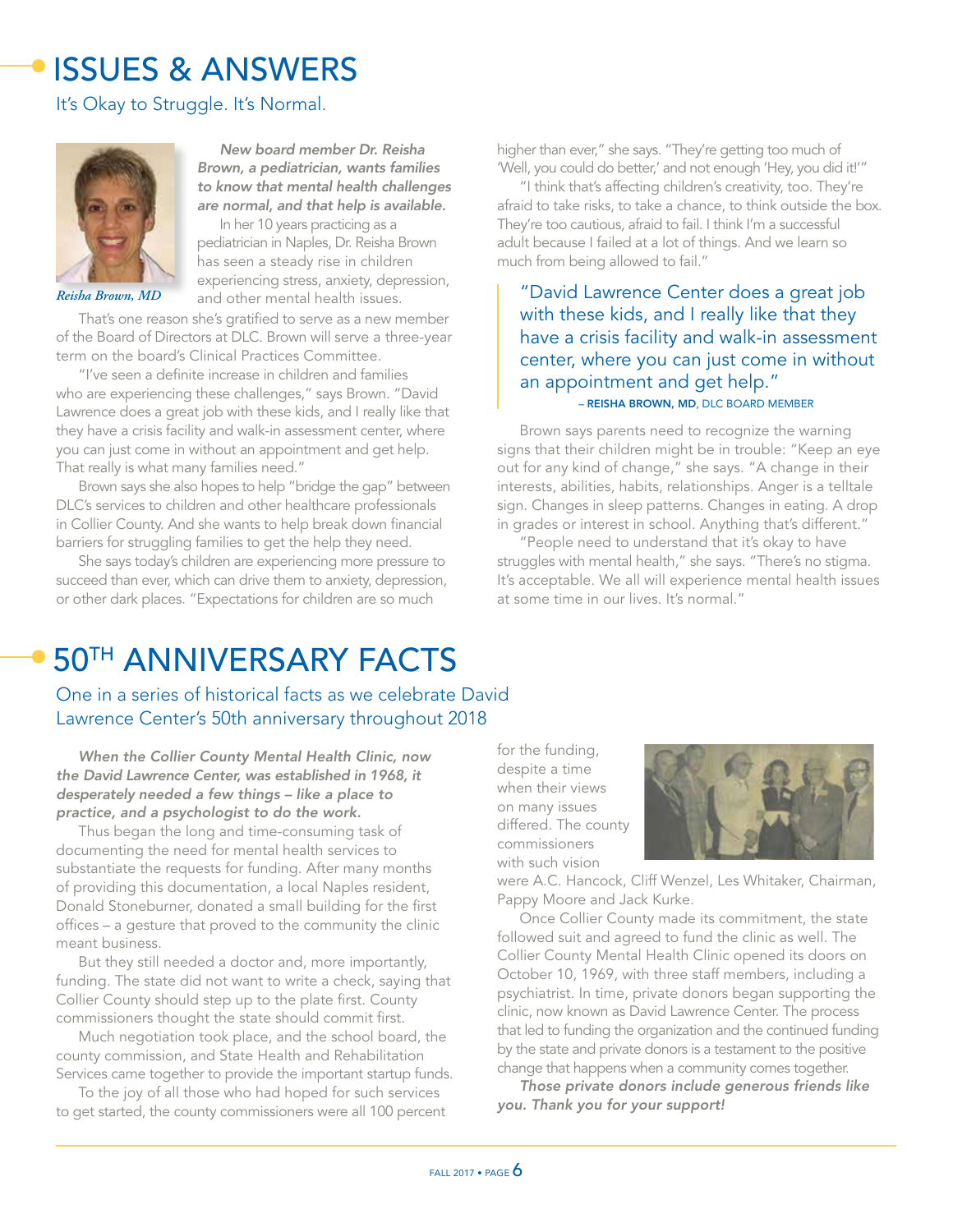## INNOVATION

### New Hope for Opioid Addicts



*A program combining the drug Suboxone with therapy will help people break their addiction to opioids... to break free and live life again.*

Greg started experimenting with drugs in high school, but they did not really slow him down. He made good grades, played football, graduated, and got a job in real estate.

But when he had his wisdom teeth removed in his mid-20s, he took Percocet for the pain. Before long he became another of Collier County's many opioid addicts.

"Opioids became my food," Greg told PBS NewsHour. But after a while, and as the single father of a young daughter, "I was just desperate for anything to get away from it."

His doctor prescribed Subutex, a drug that helps opioid addicts break free. Within minutes of taking the first pill, Greg felt better: "All of a sudden it was just no more zombie. It was very even and I just felt like I should feel."

The combination of the drug and therapy, the "gold standard" of treating opioid addiction, helped Greg break free. And it has helped many others.

David Lawrence Center is poised to launch a similar program, using Suboxone, a sister drug to Subutex, to help local addicts. The program is called MORE – Maintenance for Opioid Recovery Everyday.

Suboxone helps clients "wean" off of opioids. A combination of buprenorphine and naloxone, it is taken sublingually on a daily basis. Buprenorphine is an "opioid agonist" which reduces or eliminates withdrawal symptoms like nausea, diarrhea, cramping, runny nose, and headache. Combined with therapy, it is quite effective.

# FACTS:

*Overdose deaths involving prescription opioids have quadrupled since 1999. In 2014 there were more than 14,000 deaths involving prescription opioids (an increase in this category of 693 since 2013), equivalent to about 40 deaths per day.* 

Source: National Council for Behavioral Health

In one study, 49 percent of participants reduced prescription painkiller abuse after 12 weeks of Suboxone treatments. When they stopped taking Suboxone, the success rate dropped dramatically, to 8.6 percent.

"We're starting the MORE program in response to the growing crisis with opioids in our community," says

### "Opioids became my food, but after a while, and as a single father or a young daughter, I was just desperate for anything to get away from it." – GREG, OPIOID USER

Maggie Baldwin, Clinical Director of Crossroads, DLC's addiction recovery program. "It helps take care of withdrawal symptoms in the detox program, and then people can stay on it long-term for maintenance.

"It's a pathway to recovery. This could possibly save people's lives."